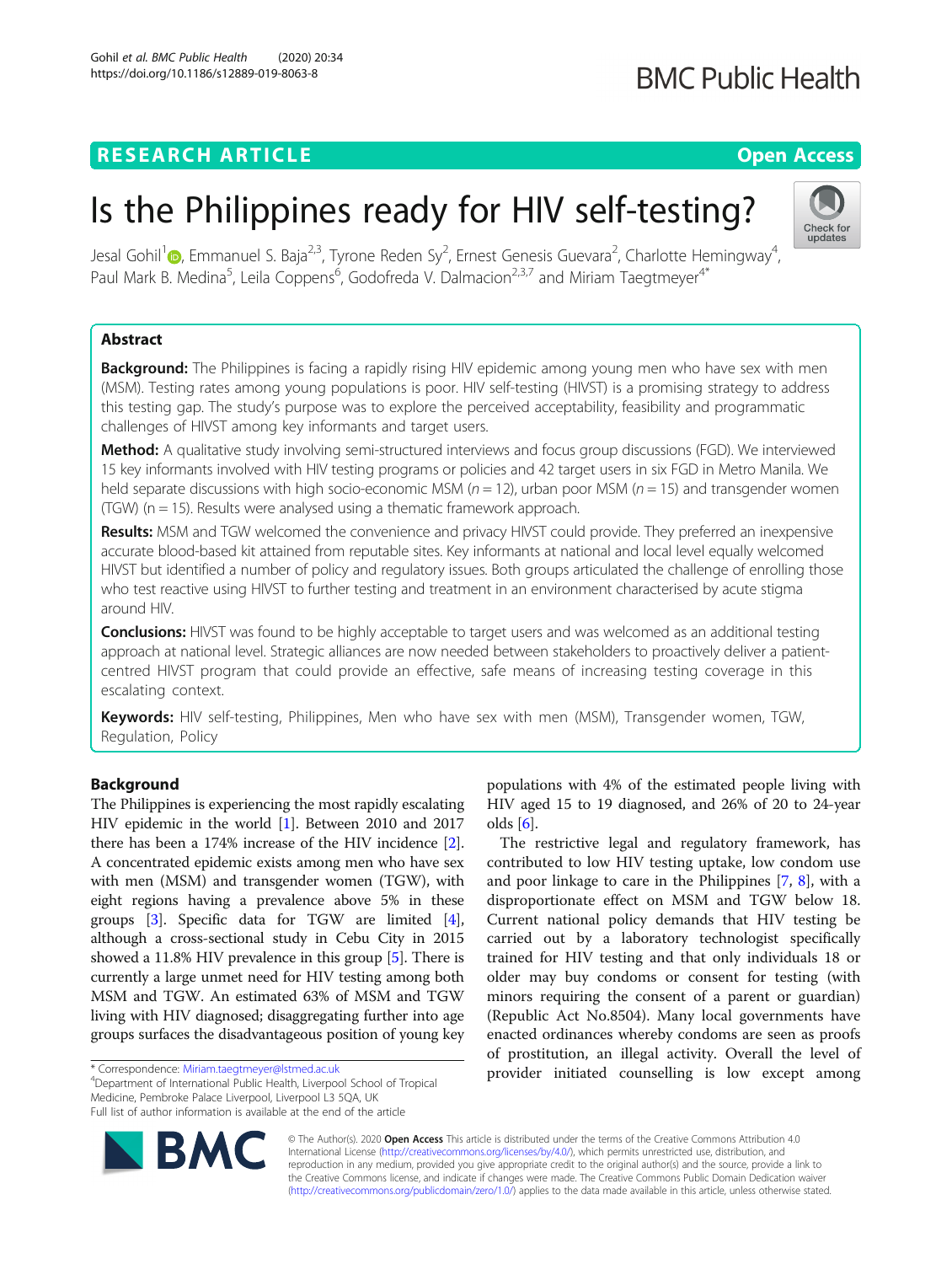overseas workers and entertainment workers based in establishments.

Facility based testing is the main model of proving HTS in the Philippines [[1\]](#page-6-0). HIV testing can only occur in a centre which has received accreditation by the Department of Health (Republic Act No.8504). A medical technologist that has been certified with HIV proficiency testing, is only allowed to conduct a test. They are only able to use diagnostic kits that have been registered by the FDA. HIV testing, consultation and treatment is free in the Philippines.

Community-based screening, involving HIV rapid diagnostic screening tests performed by trained lay providers, has been piloted in Metro Manila, Cebu and Davao to increase uptake of HIV testing amongst key populations. These outreach efforts have contributed to increased numbers of key populations knowing their HIV status. However, the overall impact of rapid testing on the uptake of testing and on linkage to care and treatment is likely to fall far short of what is required [\[9](#page-6-0), [10\]](#page-6-0). According to the last Integrated Behavioural and Serological Survey conducted in 35 sites, only 16% of MSM and TGW respondents had an HIV test and received results during the past 12 months [\[5](#page-6-0)].

HIV self-testing (HIVST) is an innovative strategy recommended by the WHO [\[11](#page-6-0), [12\]](#page-6-0) that has been successful in increasing testing uptake among key populations in China [[13\]](#page-6-0), Hong Kong [[14\]](#page-6-0) and Vietnam [\[15](#page-6-0)]. It involves individuals conducting a rapid diagnostic HIV test using their own blood or oral fluid specimen, and interpreting the result. HIVST provides individuals with an accurate, convenient test that can assure privacy and confidentiality, overcoming traditional barriers to facility-based testing among key populations [[12](#page-6-0), [16,](#page-6-0) [17](#page-7-0)]. Available studies from Asia, have shown HIVST to be acceptable among MSM and TGW [\[18](#page-7-0)–[21](#page-7-0)].

The Philippines does not have a HIVST policy or any formal regulation of HIVST kits [[22\]](#page-7-0). However unregulated HIVST kits can be purchased through the internet [[11,](#page-6-0) [12](#page-6-0)]. The National Reference Laboratory is currently validating one assay.

To date very little research has been conducted in the Philippines regarding HIVST. In particular if HIVST is an acceptable and feasible strategy to increase uptake of HIV testing among key populations. Local research is required to inform national policies and procedures for HIVST. To address this knowledge gap, we aimed to explore attitudes and perceptions of HIVST amongst key informants, TGW and MSM. Understanding their perceptions would show if key populations would consider HIVST, and reveal variables that may pose programmatic challenges for policies, regulation and culture.

# **Methods**

The study was conducted in Metro Manila, Philippines between May and June 2017. We used qualitative methods to explore perceptions of MSM, TGW, service providers and policy makers for HIVST, and to understand the potential barriers, opportunities and challenges in policy and regulation.

We used semi-structured interviews with key informants due to its flexible nature that allowed the core and emerging themes to be covered together. FGDs with MSM and TGW allowed debate to occur regarding HIVST amongst the high-risk populations and enabled the triangulation of results.

### **Participants**

Fifteen key informant interviews were conducted. We purposively selected key informants who were involved with designing and implementing programs or policies relating to HIV testing at a local or national level (Table 1).

Key informants in this study included professions such as program implementers, non-governmental organisations, doctors and academics, service providers and members associated with reference laboratories for HIV.

The initial list of contacts was generated by consultation with the research team at the University of Philippines and their contact directory. Snowball sampling identified additional key informants that were contacted by email or telephone. There was a 94% response rate. Forty-two participants were involved in six FGDs with MSM and TGW aged over 18 years (Table 1). Four FGDs involved men who identified themselves as a man who has sex with men (27 participants). Two of these FGDs with MSM involved individuals from urban poor areas in order to capture a range of perspectives. Two FGD involved TGW who are biologically male and identified themselves as female (15 participants). Recruitment of MSM from high socio-

|  |  | <b>Table 1</b> Characteristics of Key-Informants and FGD participants |
|--|--|-----------------------------------------------------------------------|
|--|--|-----------------------------------------------------------------------|

| Key-Informants and FGD participants                                | Number of participants |
|--------------------------------------------------------------------|------------------------|
| Program implementers                                               | 4 (3 females, 1 male)  |
| Doctors and academics                                              | 3 (1 male, 2 female)   |
| Members of the national or local reference<br>laboratories for HIV | 1 (female)             |
| Members of non-governmental organisations                          | 2 (1 male, 1 female)   |
| Service providers                                                  | 5 (5 male)             |
| MSM high socio-economic group 1                                    | 6                      |
| MSM high socio-economic group 2                                    | 6                      |
| MSM urban poor areas                                               | 7                      |
| MSM urban poor areas                                               | 8                      |
| TGW group 1                                                        | 8                      |
| TGW group 2                                                        | 7                      |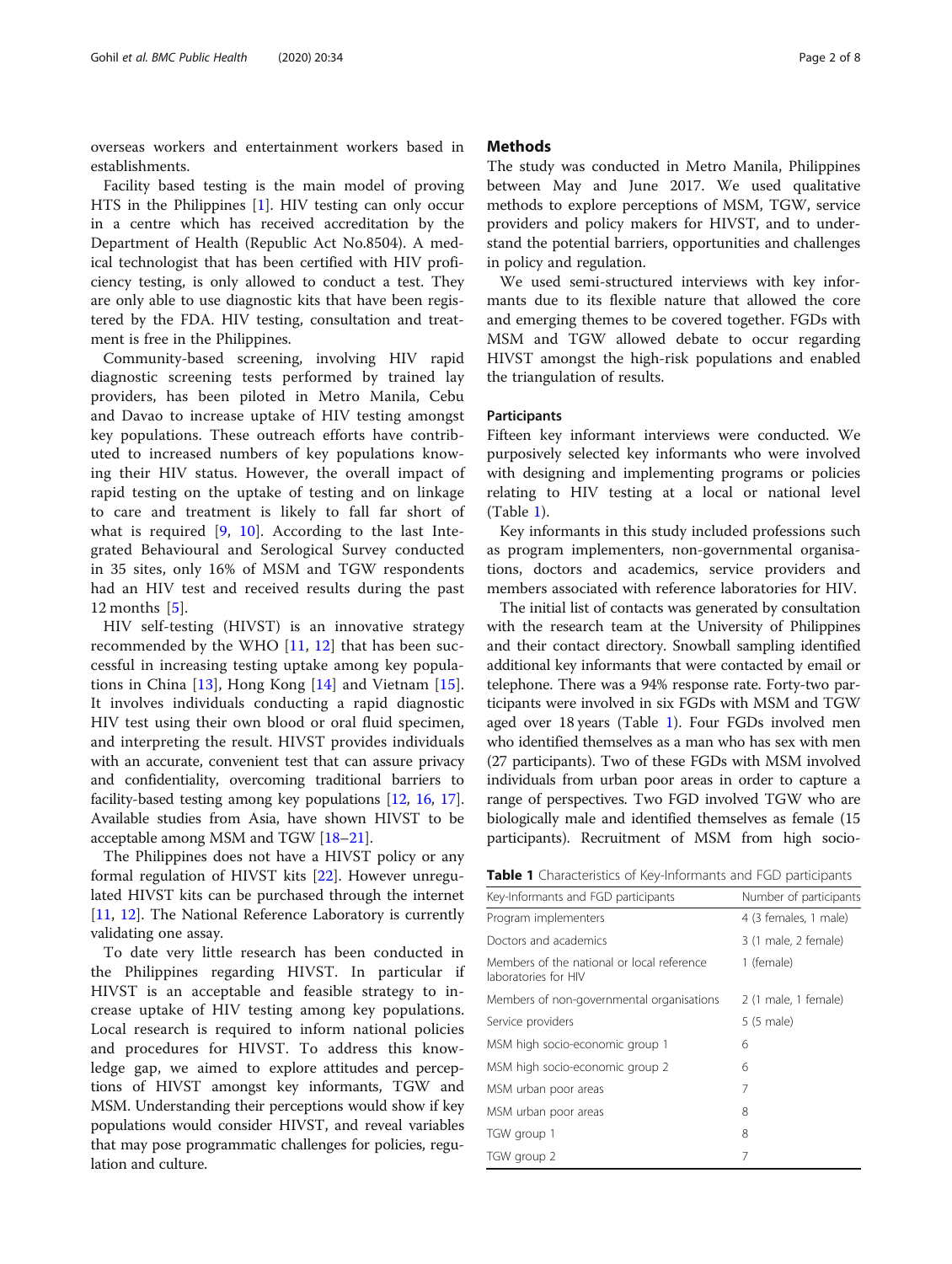economic groups was through gay social media applications Growler, Grindr and Planet Romeo. TGW and MSM from urban poor areas were recruited through advertising by community organisations and peer outreach workers.

# Data collection

Semi-structured interviews with key informants was administered in English, at a place chosen by the participant and lasted up to an hour. The topic guide included questions which focused on the current policies relating to HIV testing; their attitudes of HIVST; target populations; the benefits and harms of HIVST; the characteristics of HIVST kits; the perceived regulation and monitoring processes and the challenges of implementing HIVST in the country.

FGDs with MSM and TGW involved between 6 and 8 participants each, lasted up to 2 h and were conducted by trained facilitators in Tagalog or English. Prior to the discussion participants were shown a video demonstrating oral (OraQuick) and blood kits (BioSURE) suitable and approved for HIVST use in other contexts. The topic guide for the discussion included: questions about their opinion on HIV services in the Philippines; the characteristics and procedure of HIVST; their concerns of HIVST; the costs of a kit; the distribution of HIVST kits; counselling services; and the linkage to health care following a HIV self-test.

All interviews were audio-taped, transcribed and discussed amongst the research team post-interview to identify emerging themes and allow topic guides to be revised.

### Data analysis

The analysis was conducted using the thematic framework approach. The first author sorted and coded emerging themes manually. A selection of transcripts were reviewed by a second researcher for the purposes of quality assurance. An analytical coding framework was devised from the transcripts and agreed by the two researchers. Transcripts of the audio recording were indexed utilising an analytical framework. Summarised data were inputted within a framework matrix, followed by in-depth analysis and interpretation.

# Results

MSM and TGW welcomed the idea of introducing HIVST, especially blood-based diagnostic kits, accessed via reputable outlets. They liked the convenience and confidentiality of HIVST in a stigmatised context. Key informants shared enthusiasm for HIVST but also raised concerns regarding antecedents within the health, regulatory and legal system that were at odds with the beneficiaries' desire for convenience and confidential HIV testing in a stigmatised context. In addition key informants held different views on priorities to address this urgent HIV epidemic.

# HIVST: big benefits and high demand from target users and key informants

HIVST availability was considered by all participants as being a beneficial addition to the HIV testing strategy in the Philippines, particularly in reaching high-risk groups such as young MSM. All key informants stated a major benefit for HIVST would be increased access to testing.

"it [HIVST] will increase access to HIV testing and other populations that are not reached through our routine testing ... ..because of the stigma, discrimination that is still experienced in this country" Laboratory participant

A majority of MSM and TGW showed enthusiasm and willingness to perform HIVST in the future after watching a video of the testing procedure.

The appealing factors for HIVST in both groups included awareness of HIV status in a confidential, private and convenient manner in comparison to current facility testing, an opinion shared by most key informants.

"For me, it's just for myself whether I'm HIV positive or not, nobody else will know if you're positive" MSM FGD high socio-economic status

"People don't want to go to clinics, it is stigmatising. They don't want to be seen in those clinics, they may know someone in the facility, or in the area of the facility. They don't want to get judged" Male Service provider

MSM and TGW highlighted that self-testing would be empowering, and allow individuals to take responsibility of their own health.

"It [HIVST] would be easier, you can do it anywhere, anytime, you're at home, in your room, in the toilet, you won't be hassled to go to the clinic, and wait there" TGW FGD 1

MSM and TGW showed interest in partner testing, and felt HIVST could lead to a shift in relationship dynamics, with increased decision-making regarding sexual intercourse. TGW believed HIVST could make their relationships stronger by increasing mutual trust.

Key informants felt that HIVST could reach new and previous testers. Yet most key informants felt currently HIVST would mostly benefit those with good knowledge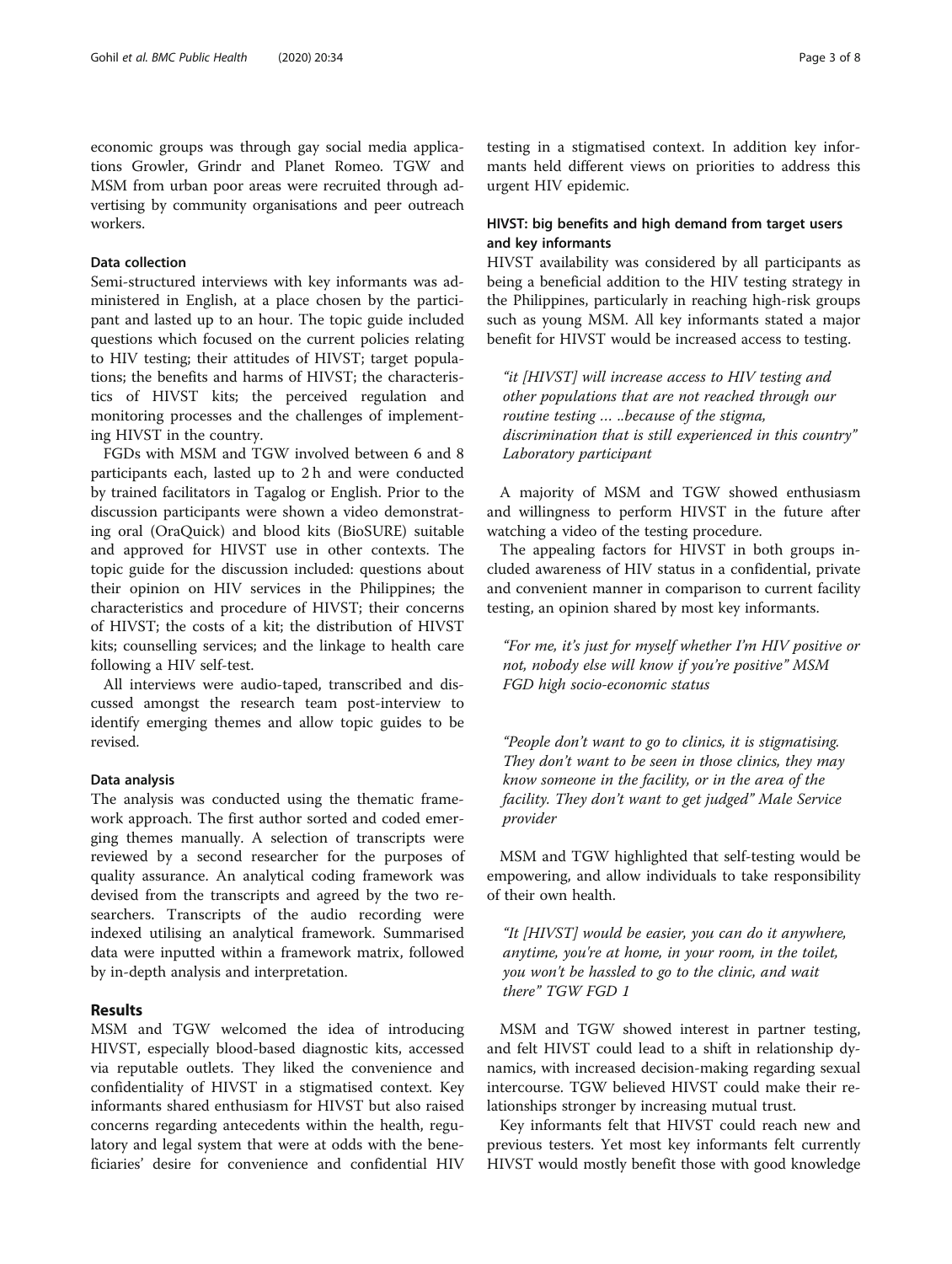and previous testing experience. Doctors and service providers viewed educating the public on HIV as an essential pre-requisite to create demand for a HIVST program and thus reaching new testers. However this would be challenging within the religious and conservative culture present in the Philippines.

"The most beneficial [group are those] who have their test before, because they have been orientated with HIV 101, they will know the consequences of the test if they ever are positive" Male Doctor

"To sustain the use of a HIV self-test, and sustain its market ability, people should understand what the benefits are of using this and this is just not done through marketing, but really making people aware of what HIV is" Female NGO representative

Concerns were expressed regarding the current knowledge of HIV amongst the public. This was reflected in the varying knowledge of HIV amongst FGD participants as some MSM from urban poor areas showed poor knowledge, requiring misconceptions to be corrected.

"There are no medicines for HIV, right?" MSM FGD 1 urban poor area

# Desirable characteristics of HIVST kits and access

Over half of MSM and TGW participants preferred blood-based to oral fluid HIVST kits as they felt it would be more accurate.

"Blood is better, because you'll know if you have HIV, because it's blood-to-blood" TGW FGD 1

They felt the kit should have instructions in Tagalog, access to a video demonstration and telephone hotline to aid those with literary difficulties.

All key informants, MSM and TGW felt that a high price would restrict access of HIVST, but this was especially so among participants from poor urban areas. MSM participants from low socio-economic groups were willing to pay up to 200 pesos. Whilst MSM from middle to high economic groups and TGW suggested paying between 50 and 875 pesos and 300 pesos respectively.

# Distribution and linkage to care

A range of options for distribution were mentioned by key informants, MSM and TGW regarding the most suitable avenue for acquiring HIVST kits. Popular options amongst all participants included clinics, community sites and pharmacies. These sites were favoured by MSM and TGW as they were considered trustworthy.

Online purchase was favoured by 1 MSM and 1 TGW due to the convenience of buying the product and its delivery, which would eliminate the stigma. However key informants and most MSM and TGW disagreed, and were concerned about fake kits being sold or being discovered by family members. Two program implementers argued for multiple avenues for distribution such as vending machines.

"Self-testing should be real self-testing, there should be no human-human interaction to get that kit" Male program implementer

Linkage to HIV services following a reactive result was a frequent concern raised by all participants. All groups emphasised the need for clear information to be included with HIVST kits regarding the processes a tester can expect after a reactive test result. This included the requirement for a confirmatory test, accuracy of test kits, and the location of HIV services.

"So self-testing is ok, but if I turn out reactive, where do I ask for help?" MSM FGD 1 urban poor area

"My predicament about the support, you really cannot separate testing and follow-up, treatment because it does not end from testing yourself. That's why I wanted to make sure that if you're doing it, you have an available support" MSM high socio-economic status.

"They should be familiar with what they should do, once the results are positive, because you cannot stop at just testing, and not knowing what to do afterwards" Male Doctor

"There is a problem of that linkage to care, to me is also very important, because you don't want them to test and then nothing happens" Female program Implementer

#### Regulation, readiness and priority

Key informants recognised addressing the urgency of the epidemic and were enthusiastic about HIVST, however they felt regulatory, policy and the current health system required changes prior to its implementation (Fig. [1\)](#page-4-0).

All key informants stated that HIVST should be regulated, and identified the FDA as the organisation to oversee this. Regulation was considered essential to ensure accurate test kits were available to the public. The National Laboratory was also identified to be responsible for conducting a performance assessment of HIVST kits. Those which pass the accepted in-country threshold for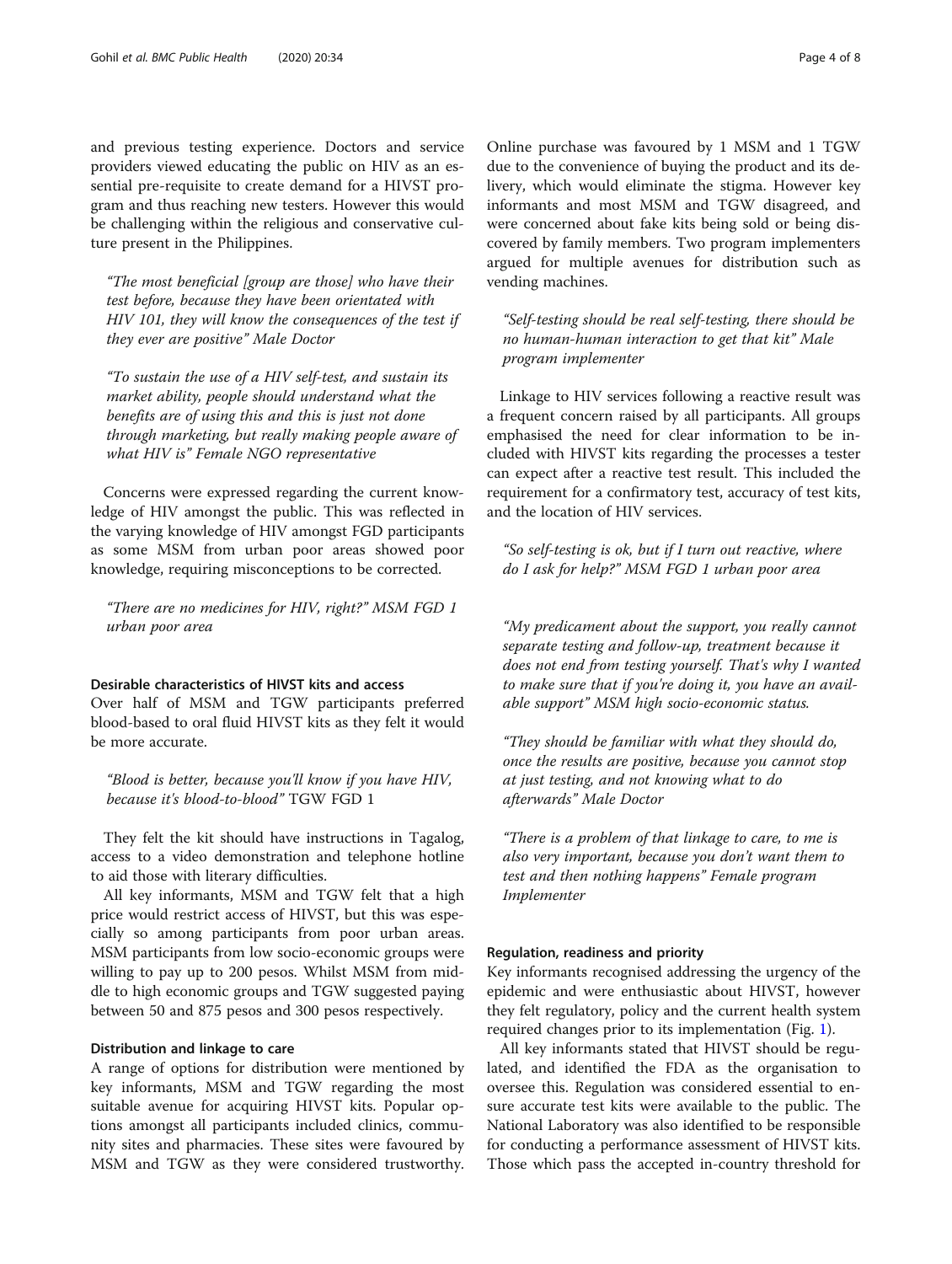<span id="page-4-0"></span>

sensitivity and specificity would be recommended to the FDA.

"The accuracy of performing the test, and then how they interpret it because the quality of testing is very important because getting a false positive or false negative result might have a tremendous implication for the patients, so it's very important to get an accurate test" Male Doctor.

Knowledge regarding the use of HIVST in other contexts was evident amongst all key informants. Most key informants were also aware of HIVST kits being available via the internet. Two MSM participants had prior knowledge of HIVST, and its availability via the internet and also stores within the city.

"The prevention of abuse of sales of unregistered kits, that is my concern and that is my reservation for HIV self-testing" Participant from HIV reference laboratory

Key informants found there to be no current policy which supported HIVST in the Philippines. They identified two sections of the Republic Act No.8504 (HIV/ AIDS Prevention and Control Act of 1998) which would be a challenge for implementing self-testing, namely pre and post-test counselling by an accredited counsellor, as well as the requirement that HIV testing can only be conducted by a medical technologist. They were however optimistic that the promotion of HIVST as a

screening program as opposed to testing, could lift these restrictions. In the Philippines, the testing guidelines from 2017 draw a distinction between screening and testing. While testing is only performed by trained medical technologist, screening is seen as an additional procedure prior to testing that can be performed by lay trained provider, midwives, nurses and physician using rapid diagnostic tests.

Both key informants, MSM and TGW highlighted counselling as important, especially for first-time testers. They recognised that counselling could take several modalities including remote counselling. Peer counsellors and telephone services were popular choices.

"If you get this test result and then you are not properly counselled, you don't know where to go, what does it actually mean, then you can end up with a lot of people depressed, angry at the world, so it can cause more harm than good, without the proper set of interventions that go with the introduction of self-testing" Male NGO representative

Although all key informants were supportive of HIVST, views differed as to the priority for implementation in the Philippines. Some service providers stated this as a high priority program, to provide new tools to fight the growing HIV epidemic. Whilst a few participants stressed strengthening the current health system in terms of HIV testing, linkage to care, increasing ART coverage and reducing loss to follow-up.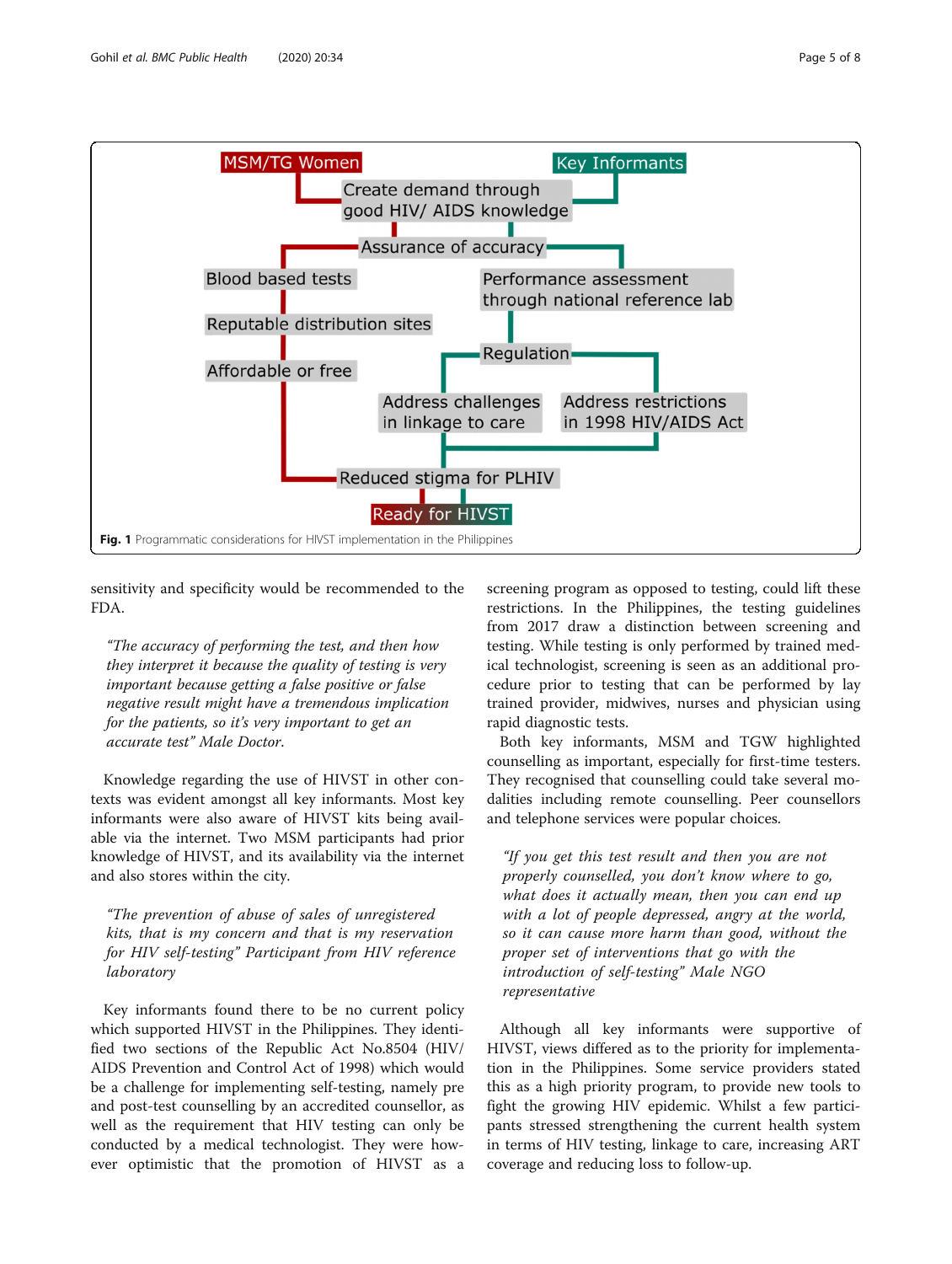"I think in the Philippines there are more systemic testing issues, and the testing system, that if they were changed and addressed, they would make much more of a change in terms of testing coverage, rather than, more than the introduction of self-testing" Female program implementer.

# **Discussion**

Our findings demonstrate that all key informants, and a majority of MSM and TGW in this study are supportive of an HIVST approach being introduced in the Philippines and welcomed the confidentiality, convenience and flexibility, particularly if kits could be available at low or no cost. Despite expressing enthusiasm key informants expressed some concerns centred upon: the legal and policy environment; low rates of linkage and limited available treatment in the existing health system. Some participants therefore felt improving these aspects of the current health system were more of a priority than the introduction of HIVST.

A HIVST strategy that is patient-centred and addresses the concerns of hidden populations is more likely to be relevant in the Philippines context. This includes offering an array of options that will satisfy the different users' preferences such as the site of distribution, the cost of the kit to the user, the type of kit, and ensuring linkage to care. Whilst stigma is a barrier to HIV testing in general the converse is also true that the convenience and confidentiality provided by HIVST may make it an attractive approach to programmers. Furthermore individuals who test negative have the potential to be linked to other HIV prevention methods such as pre-exposure prophylaxis (PrEP) which is available in Manilla.

Our study showed a preference for blood-based kits, which is similar to findings from studies in the USA, Malawi and Zimbabwe [[23](#page-7-0), [24\]](#page-7-0). Also our findings of preferences for a low or no cost to the user for HIVST kits, resonate with studies conducted in a wide range of settings (high to low income) and within general and key populations [[23](#page-7-0), [25](#page-7-0), [26](#page-7-0)]. These characteristics provide an inclusive HIVST program that increases access for testing particularly for those belonging to a low socioeconomic group [\[27](#page-7-0), [28](#page-7-0)].

Similar to other studies conducted in key populations, pharmacies and community distribution were popular choices for preferences of accessing HIVST kits [\[29](#page-7-0)–[31](#page-7-0)]. HIVST kits being purchased currently in the Philippines via the internet, without regulation, is not desirable. MSM and TGW were concerned about fake kits being sold, or being discovered by family members on delivery. To optimise access in a highly stigmatised context, multiple avenues of distribution must be considered. Co-ordinated activity between policy makers, regulators and the national laboratory is required and could require policy adaptation to ensure high uptake of kits and testing.

Our results are consistent with studies conducted in key populations, about the importance of receiving counselling for adequate linkage to care [\[17\]](#page-7-0). One study in Malawi did report a high degree of linkage, by commencing ART at home [[28](#page-7-0), [32\]](#page-7-0). Transferring this model to the Philippines may be difficult, as concerns regarding maintaining confidentiality in the home-environment were raised. Alternative strategies from community based screening that have demonstrated success in a highly stigmatised context could be useful. In China, non- medical outreach workers provided an accompanied referral to MSM to HTS, which increased linkage to care [[33,](#page-7-0) [34\]](#page-7-0). The Philippines will require an evidencebased intervention to ensure linking these hidden populations to care.

Currently in the Philippines, the UNAIDS reports 32% of individuals with HIV are on anti-retroviral therapy and 82% remain on this 12 months after commencing treatment [\[2](#page-6-0)]. Long-term strategies for epidemic control will rely on strengthening the present HIV system in the country. Addressing current weaknesses in the system, such as increasing HIV awareness, linkage to care, ART coverage and preventing loss to follow-up would overall strengthen the HIV care system. This would consequently increase the capacity for implementing HIVST and current testing modalities. A mix of testing strategies will be required to fully curb this advancing HIV epidemic and ensure capturing hidden populations.

In the backdrop of a conservative and highly stigmatised context, civil society advocacy is necessary to drive change and advocate for HIVST. The surge of HIV cases in the Philippines requires actors involved in HIV policy making to be strategic and proactive to change. Concerns of regulation and legislation for HIVST, although important to address, are similar to stakeholders in other contexts, and can hinder a rapid response [\[35](#page-7-0)]. As our study shows a theoretical willingness to use HIVST and joins a growing evidence base that HIVST is highly acceptable to MSM and TGW [[17](#page-7-0), [20\]](#page-7-0). There is a need to optimise the current policy and regulation for HIVST, foster country ownership and identify regulatory pathways to ensure the wishes of those most at risk of HIV are best served. Policy makers should consider using evidence informed practice, such as work conducted in Africa and Asia in regards to HIVST [\[23,](#page-7-0) [32,](#page-7-0) [36\]](#page-7-0), to build upon, pilot and catalyse a program.

# Limitations

Choosing Metro Manila had the advantage of including key informants involved with national HIV policies and programs. However results cannot be generalized at the national level, as the study team was not able to discuss.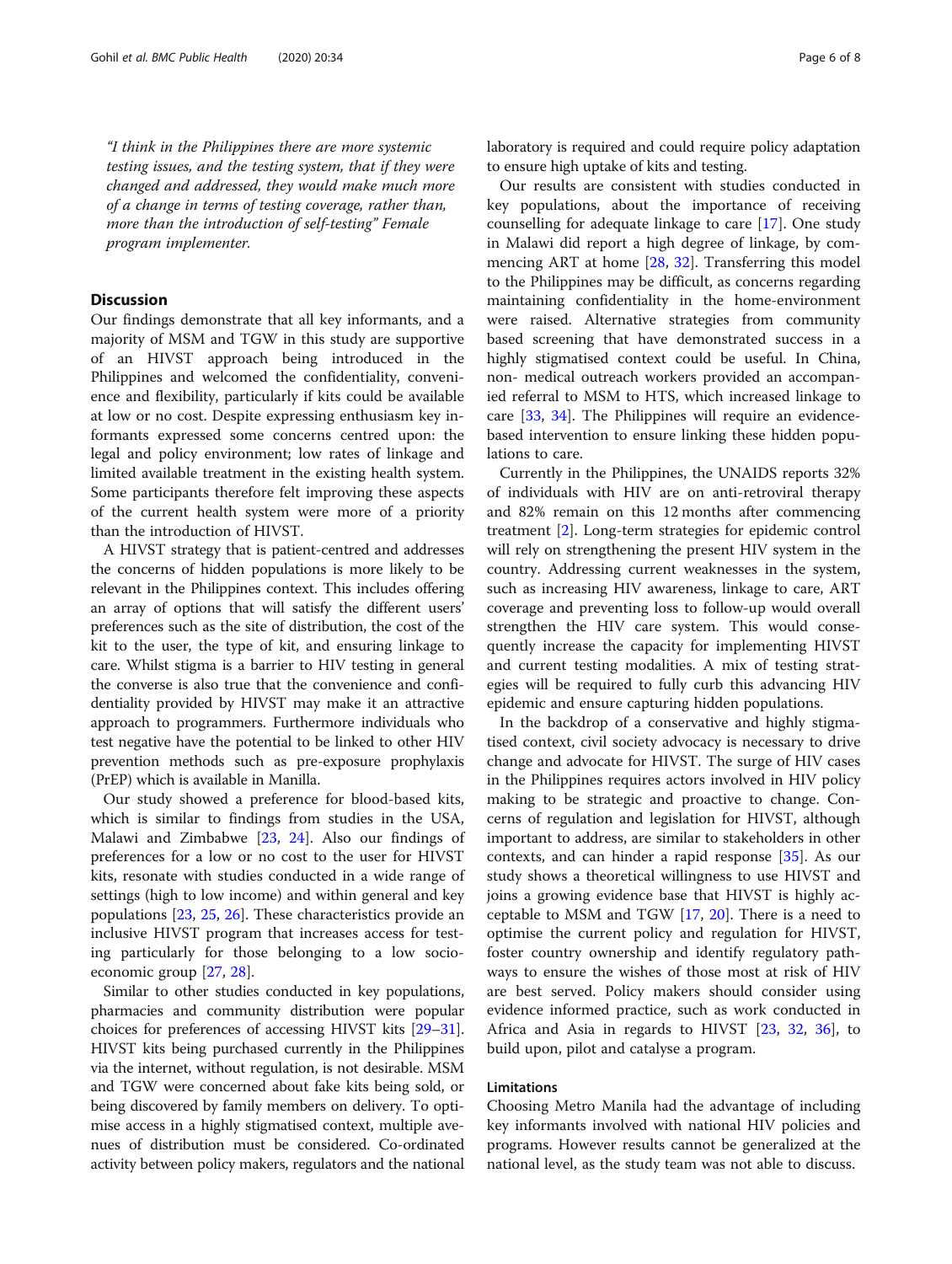<span id="page-6-0"></span>HIVST with local organisations in Cebu and Davao City, where different epidemic drivers are present such as intravenous drug use. The acceptability of HIVST is theoretical in our study, as most participants had not used the test before. Low-income participants were recruited through community organisations and peer educators and therefore may over-represent individuals who are already engaged in services. Similarly MSM and TGW recruited through online dating applications may not be representative of all individuals in these key populations.

# Conclusions

HIVST was overwhelmingly regarded as a strategy that has the potential to increase testing uptake among key populations in the Philippines. The urgency of this HIV epidemic calls for a proactive response from stakeholders. Strategic thinking is required to meet the full potential of HIVST. The Philippines requires innovation, vision and leadership within its health system in order to curb the world's leading HIV epidemic. It can no longer be business as usual.

#### Abbreviations

FGD: Focus group discussions; HIV: Human immunodeficiency Virus; HIVST: HIV Self-Testing; MSM: Men who have sex with men; TGW: Transgender Women

#### Acknowledgements

We thank all the study participants for their contributions and the staff at all institutions for their work.

#### Authors' contributions

The study design was conceptualised by MT, JG, ESB and GVD. The FGD and interviews were conducted by JG, ESB, TRS, and EGG. JG, ESB, TRS, EGG, LC, PMBM, GVD conducted the analysis with input from MT. CH developed Fig. [1](#page-4-0). All authors contributed to the final article. All authors read and approved the final manuscript.

#### Funding

This study was funded by the Newton Agham Grant through the UK Medical Research Council and Philippines Council of Health Research and Development, Department of Science and Technology. The funding bodies had no role in the study design, data collection, analysis, interpretation and preparation of the manuscript.

#### Availability of data and materials

The qualitative data analysed in this study are not available due to the risk of identifying individual participants.

#### Ethics approval and consent to participate

Ethical approval for this study was gained from the Liverpool School of Tropical Medicine Master's ethics Board 2016 and the University of the Philippines Manila Ethics Review Board (UPMREB 2016–171-01 HIV G.E.T Project) before commencement of this study. Written informed consent was gained from all participants involved in the study. Misinformation regarding HIV including risk factors, transmission, diagnosis and treatment was addressed vocally during FGD. Individuals stating undergoing HIVST in the Philippines, were given information to HTS in the region. All focus group participants were compensated 1000 pesos, to cover travel expenses only.

#### Consent for publication

Each participant during the consent process for the study were asked for consent for using non-attributable quotations and stating their professional role in publications. No images or videos or individual data have been published for any participants.

#### Competing interests

The authors declare that they have no competing interests.

#### Author details

<sup>1</sup>Department of Medicine, The Royal London Hospital, London, UK. <sup>2</sup>Institute of Clinical Epidemiology, National Institutes of Health, University of the Philippines-Manila, Manila, Philippines. <sup>3</sup>Department of Clinical Epidemiology, College of Medicine, University of the Philippines-Manila, Manila, Philippines. 4 Department of International Public Health, Liverpool School of Tropical Medicine, Pembroke Palace Liverpool, Liverpool L3 5QA, UK. <sup>5</sup>Department of Biochemistry and Molecular Biology, College of Medicine, University of the Philippines-Manila, Manila, Philippines. <sup>6</sup>World Health Organization (WHO) Philippines, Manila, Philippines. <sup>7</sup> Department of Pharmacology and Toxicology, College of Medicine, University of the Philippines-Manila, Manila, Philippines.

#### Received: 25 June 2019 Accepted: 11 December 2019 Published online: 09 January 2020

#### References

- 1. Ross AG, et al. The dire sexual health crisis among MSM in the Philippines: an exploding HIV epidemic in the absence of essential health services. Int J Infect Dis. 2015;37:6–8.
- 2. Gangcuangco LMA. HIV crisis in the Philippines: urgent actions needed. Lancet Public Health. 2019 Feb;4(2):e84.
- 3. The Lancet HIV. Philippine epidemic calls for urgent action on HIV. The Lancet HIV. 2016;3(3):e105.
- 4. Bumanglag KC. Enhancing HIV/AIDS surveillance in the Philippines to ensure the transgender Population's visibility. Am J Public Health. 2018; 108(1):58–60.
- 5. IHBSS. 2015 IHBSS fact sheets. Integrated Hiv behavioural and serological surveillance. 2015. Available from: [http://www.aidsdatahub.org/sites/default/](http://www.aidsdatahub.org/sites/default/files/highlight-reference/document/Philippines_2015_IHBSS_Factsheets.pdf) [files/highlight-reference/document/Philippines\\_2015\\_IHBSS\\_Factsheets.pdf](http://www.aidsdatahub.org/sites/default/files/highlight-reference/document/Philippines_2015_IHBSS_Factsheets.pdf) [1/6/2017].
- 6. Epidemiology Bureau Department of Health. The State of the Philippine HIV Epidemic 2016: Facing Challenges, Forging Solutions 2016. Available from: [https://www.doh.gov.ph/information-resources/publication/nonSerials/](https://www.doh.gov.ph/information-resources/publication/nonSerials/State-of-HIV-Epidemic-in-the-Philippines) [State-of-HIV-Epidemic-in-the-Philippines](https://www.doh.gov.ph/information-resources/publication/nonSerials/State-of-HIV-Epidemic-in-the-Philippines) [1/08/2017].
- 7. Burki T. HIV in the Philippines. Lancet Infect Dis. 2017;17(6):589–90.
- 8. Dombrowski JC, Dorabiee J, Strathdee SA, Editorial: atrocity in the Philippines: how Rodrigo Duterte's war on drug users may exacerbate the burgeoning HIV epidemic. J Acquir Immune Defic Syndr. 2017;76(1):23–5.
- 9. Geraldino N. Current status of laboratory testing for HIV in the Philippines. Acta Med Philipp. 2009;43(3):58–63.
- 10. WHO. Terms of Reference Rapid HIV diagnostic algorithm. 2016; Available from: [http://www.wpro.who.int/philippines/tor\\_rhivda\\_writer.pdf](http://www.wpro.who.int/philippines/tor_rhivda_writer.pdf). [1/7/2017].
- 11. Johnson C, et al. Realizing the potential for HIV self-testing. AIDS Behav. 2014;18(Suppl 4):S391–5.
- 12. World Health Organization. Guidelines on HIV Self-Testing and Partner Notification: Supplement to Consolidated Guidelines on HIV Testing Services. Published 2016. [http://apps.who.int/iris/bitstream/10665/251655/1/](http://apps.who.int/iris/bitstream/10665/251655/1/9789241549868-eng.pdf) [9789241549868-eng.pdf.](http://apps.who.int/iris/bitstream/10665/251655/1/9789241549868-eng.pdf) Accessed 1 Dec 2017.
- 13. Tao J, et al. Home-based HIV testing for men who have sex with men in China: a novel community-based partnership to complement government programs. PLoS One. 2014;9(7):e102812.
- 14. Wang Z, et al. A randomized controlled trial evaluating efficacy of promoting a home-based HIV self-testing with online counseling on increasing HIV testing among men who have sex with men. AIDS Behav. 2018;22(1):190–201.
- 15. Green K, Vu Ngoc B, Phan Thi Thu H, Tran Hung M,Vo Hai S, Ngo Van H, et al. How acceptable and feasible is HIV self-testing among key populations in Vietnam? Preliminary results from an intervention evaluation study, in [Abstract 3890] 9th IAS Conference on HIV Science (IAS 2017) 23– 26 2017.
- 16. UNAIDS. 90–90-90: an ambitious treatment target to help end the AIDS epidemic. Geneva: UNAIDS; 2014.